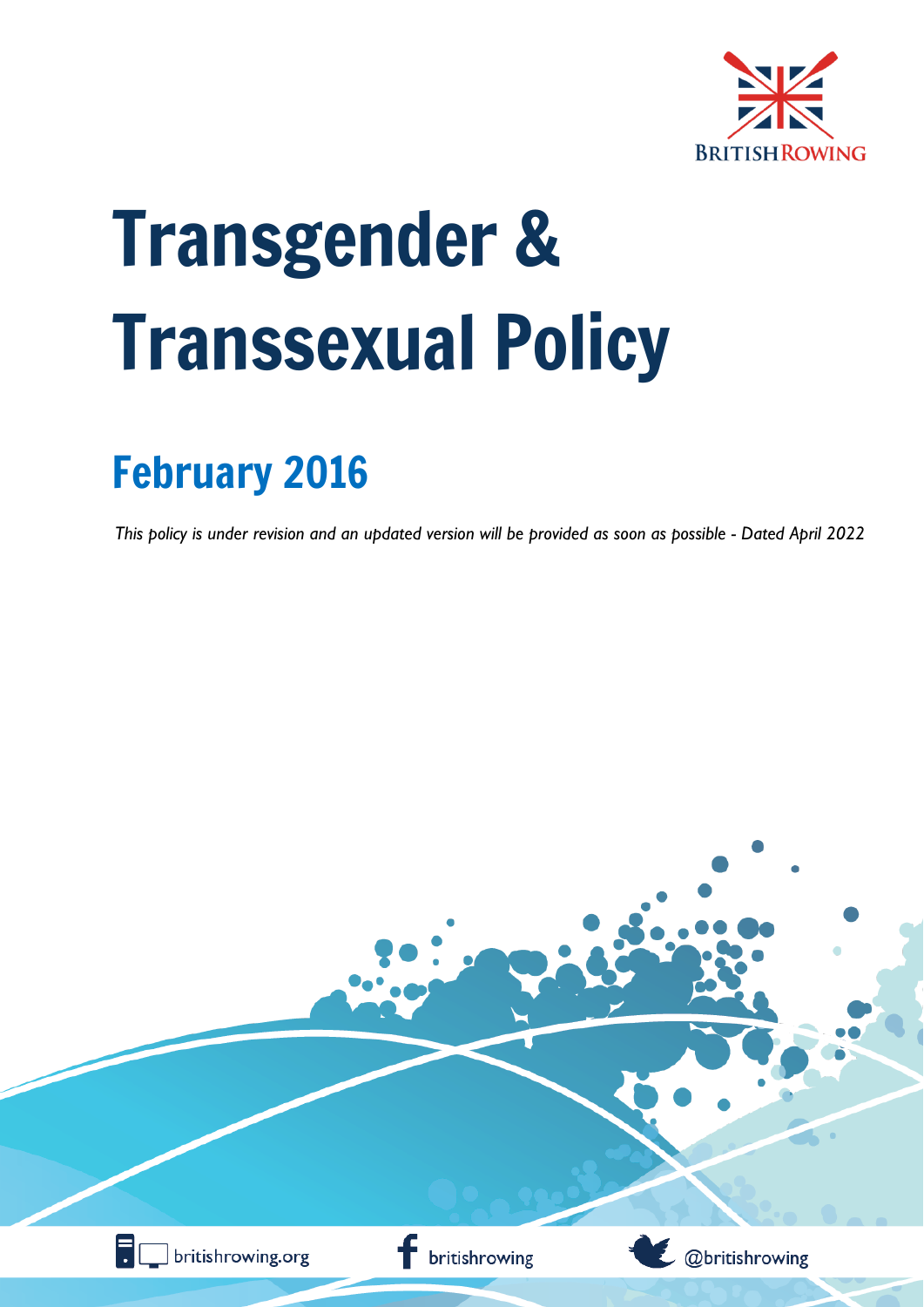

## 1. Introduction and policy statement

British Rowing has developed a policy in respect of transgender people, which includes those who are transsexual and transgender, in all aspects of the Sport: rowers, employees, coaches, volunteers and spectators.

British Rowing will promote a zero tolerance approach to transphobia. Transphobia includes discriminatory language or behavior directed towards anyone who comes under the umbrella term of transgender; in addition it may be towards a transsexual person's friend or supporter, or anyone that may be perceived to be a transsexual person (whether they are transsexual or not). The behaviour may include a reluctance or refusal to provide access to services to the same extent as that provided for a non-transsexual person. British Rowing and its affiliated clubs will ensure that any unacceptable behaviour and language is tackled effectively and appropriately and sanctions and /or educational programmes implemented to ensure compliance and the creation of a safe, inclusive and welcoming environment for trans people.

The following points are considered good practice for local sporting organisation officials:

- Treat the individual with dignity and respect.
- Explain the NGB policy and procedure and ask their view on how to proceed. Provide contact details for NGB contact.
- Respect the private and confidential nature of the individual's situation.
- Agree with the individual what information is to be shared with others and, if this is necessary, how this should be shared. In general no information should be shared by the local official unless they have express permission from the transsexual person. Thereafter, NGB policy with regard to information sharing should be followed.
- Ask the individual what communal changing facilities they would prefer to use, as not every changing facility will have private cubicles. This will depend on whether the individual has transitioned or is in the process of transitioning and whether they have undergone any gender reassignment surgery. It may be that the most appropriate option is to use the cubicles in the toilets appropriate to their full time gender role, or that they should arrive changed and ready to participate, to avoid any misunderstanding should they still have secondary sex characteristics of their former gender. In line with good safeguarding practice, British Rowing recommends that adults (unless they are parents) do not use the same changing facilities as children under the age of 18 unless there are separate cubicles.
- Encourage the individual to feedback any inappropriate language or behavior from other individuals so that it can be dealt with.
- Ensure a Code of Conduct is publicized indicating their zero-tolerance policy towards all bullying/harassment of people with protected characteristics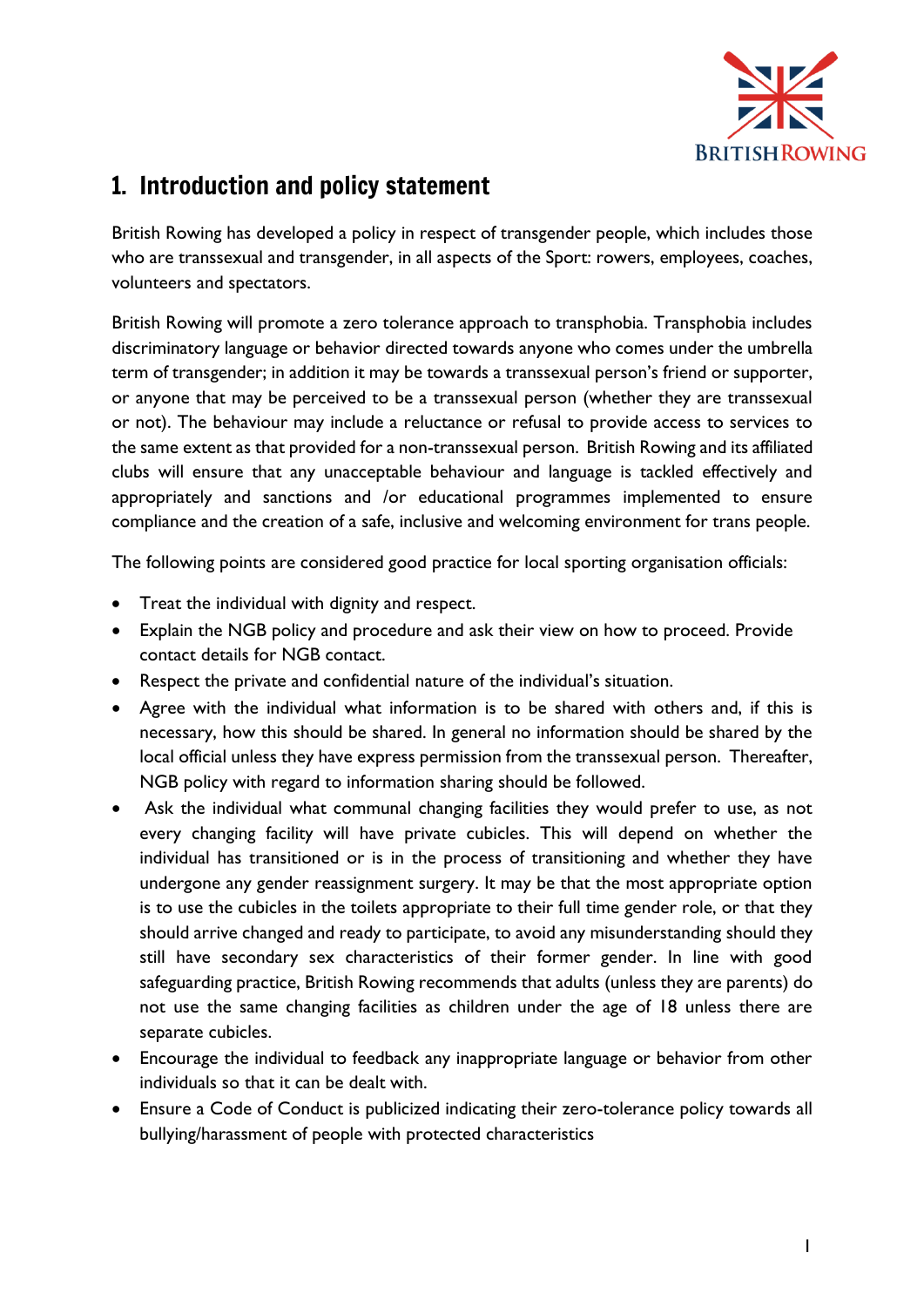## 2. Trans people competing

NGBs must not restrict the participation of a transsexual person in competitive sport unless this is strictly necessary to uphold fair or safe competition; any other restriction would amount to direct discrimination. NGBs should treat a transsexual person as belonging to the sex in which they present (as opposed to the biological sex they were born with) unless this might give the transsexual person an unfair advantage or would be a risk to the safety of competitors. Any negative effect of restricting the participation of transsexual people must be mitigated as far as possible, to permit as much inclusion as is fair and safe.

British Rowing recognises that consistency with FISA's position is appropriate for international competition. FISA itself is in the process of adopting IOC guidelines. In line with guidance from UK Sport, British Rowing has therefore adopted the IOC's statement with regards to transsexual athletes and their status in international competitions.

However, these guidelines do not allow for the different approaches to treatment and legal status in the UK. The Sports Council advises that they should not therefore be applied to domestic competitions run by UK NGBs. A more pragmatic solution is to adopt different policies for the inclusion of transsexual rowers, depending on whether the rower seeks to participate in domestic or international competitions and taking into consideration the difference between transsexual people. The aim should be to include transgender people, as far as is possible.

| <b>Affirmed Gender</b>      | <b>Domestic Competition</b>                                 |
|-----------------------------|-------------------------------------------------------------|
| transsexual<br>male<br>Any  | May compete in his affirmed gender in any male or mixed-    |
| (female-to-male transsexual | sex domestic competition                                    |
| person)                     |                                                             |
| Transsexual woman over 16   | May compete in her affirmed gender in female or mixed-sex   |
| and post-puberty (male-to-  | domestic competition by providing evidence that her         |
| female transsexual person)  | hormone therapy has brought her blood- measured             |
|                             | testosterone levels within the range of her affirmed gender |
|                             | <b>OR</b>                                                   |
|                             | She may compete in any male or mixed-sex competition if     |
|                             | she has not started treatment.                              |
| Transsexual girl - under 16 | <b>Either</b> she may compete in her affirmed gender in any |
| and post-puberty            | female or mixed-sex domestic competitions subject to an     |
|                             | individual case-by-case review, if required, undertaken by  |
|                             | the NGB                                                     |
|                             | Or                                                          |
|                             | She may compete in any male or mixed-sex competition if     |
|                             | she has not started hormone treatment.                      |

Accordingly, for domestic competition, British Rowing has adopted a policy based on the Home Countries Sports Council Equality Group policy framework for non-contact sports for competition at domestic level: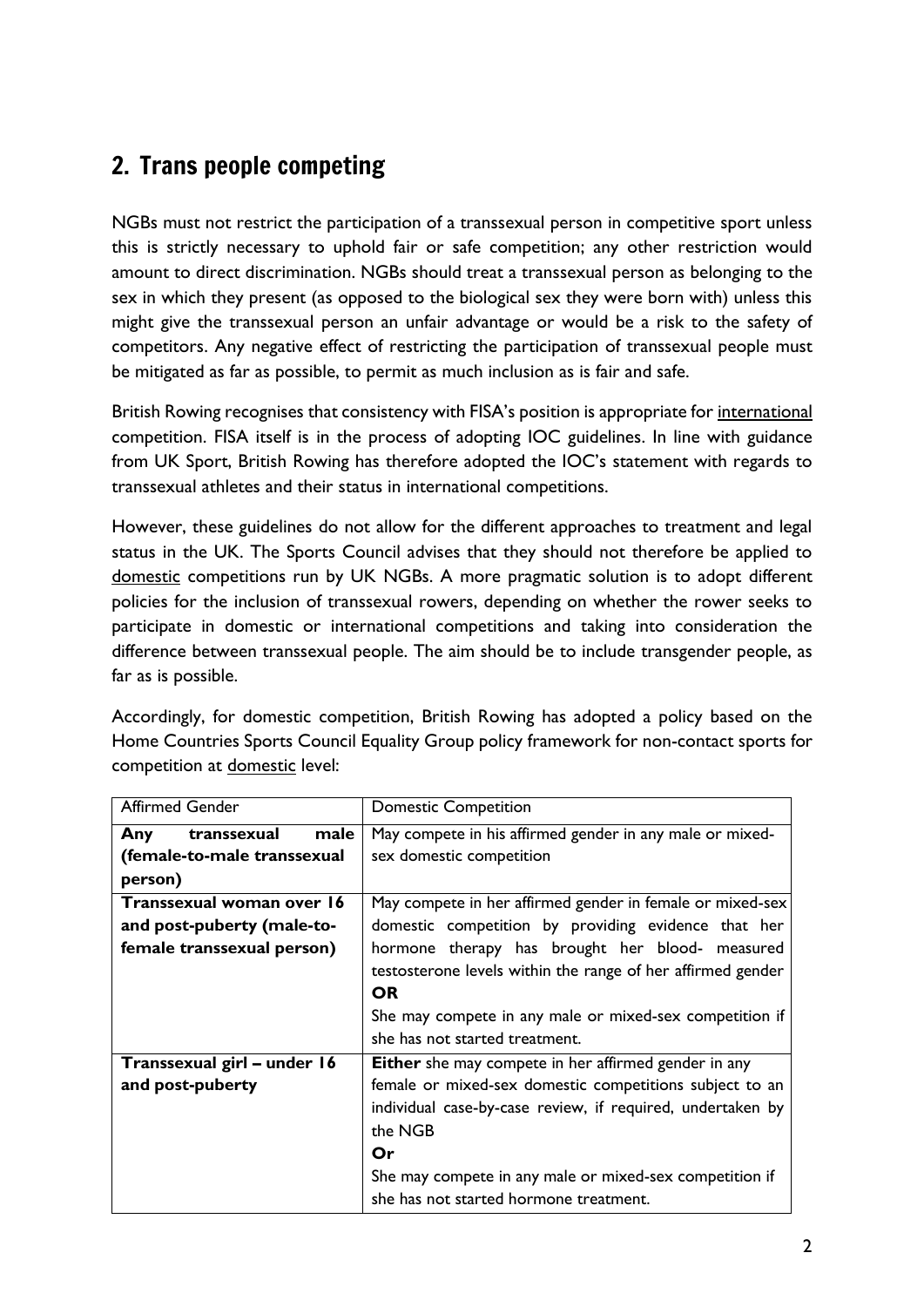| $\mid$ Transsexual | girl – |  | <b>pre-</b>   May compete in her affirmed gender in any female or mixed- |
|--------------------|--------|--|--------------------------------------------------------------------------|
| puberty            |        |  | sex domestic competition subject to confirmation of her                  |
|                    |        |  | stage of pubertal development                                            |

Note: Anyone may compete in Open events.

In the case of transsexual people who have a Gender Recognition Certificate (GRC), the Gender Recognition Act (GRA) (section 19) is not breached where prohibition or restriction of their participation is necessary to secure fair competition, or the safety of competitors, including that of transsexual people themselves. Similarly, under the Equality Act 2010, all transsexual people are protected against discrimination, but this should be proportionate to the aim of securing fair and safe competition.

For the time being, the designated point of contact at British Rowing for all enquiries relating to the participation of transgender or transsexual people in rowing is the Lead Equity Officer, who will liaise with British Rowing's Medical Advisor.

## 3. Trans people as spectators

Spectators may themselves be transgender and may be subjected to transphobic comments from others around them. Transphobic language and behaviour can be reported either directly to club officers or race officials. In the same way that racist or homophobic language and behaviour is challenged it is vital that coaches and club staff respond to transphobic language whenever it happens and take all reasonable steps to resolve the situation safely and effectively.

Transphobic comments from spectators may also be directed at rowers. This is not always because a rower is known to be trans, but simply as a term of abuse, in the same way that 'gay' may be used as a derogatory term, even if there are no gay people present. Whenever phobic language is used it creates a hostile environment and must be addressed.

## 4. Transsexual people as British Rowing employees

British Rowing will not discriminate against transsexual people in any aspect of their employment and will endeavour to ensure that the culture of the workplace is supportive and welcoming throughout the transitioning process or as a transgender person.

In accordance with our Equity policy, and other key policies such as the BR anti-bullying policy, any discrimination or unfair or unreasonable behaviour or treatment will be taken seriously and action taken in accordance with the Employee Handbook.

British Rowing will work to meet the individual needs of each person to ensure that they have a positive experience of their employment with British Rowing.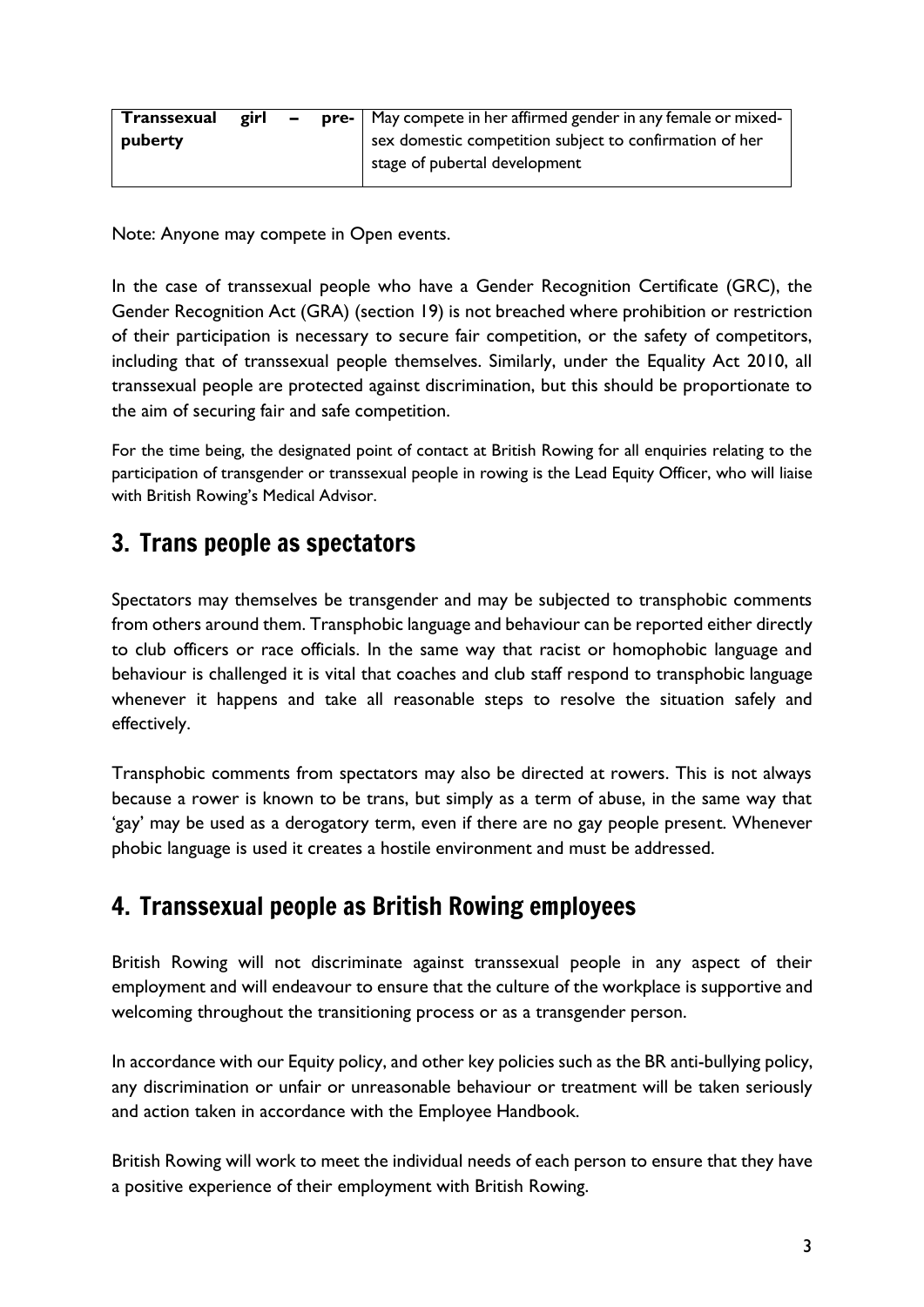#### *See: [www.gires.org.uk/assets/Workplace/transition-at-work.pdf](http://www.gires.org.uk/assets/Workplace/transition-at-work.pdf) for further information*

#### **Confidentiality:**

It is illegal under the Gender Recognition Act 2004 for a person who has acquired the information in an official capacity to disclose personal information about a transgender person's gender history once he/she has applied for a gender recognition certificate or been granted one, except with his/her permission or in other very limited circumstances. Any information relating to a transsexual person's former gender (regardless of whether or not they have a Gender Recognition Certificate) is also likely to be classed as sensitive personal data under the Data Protection Act 1998.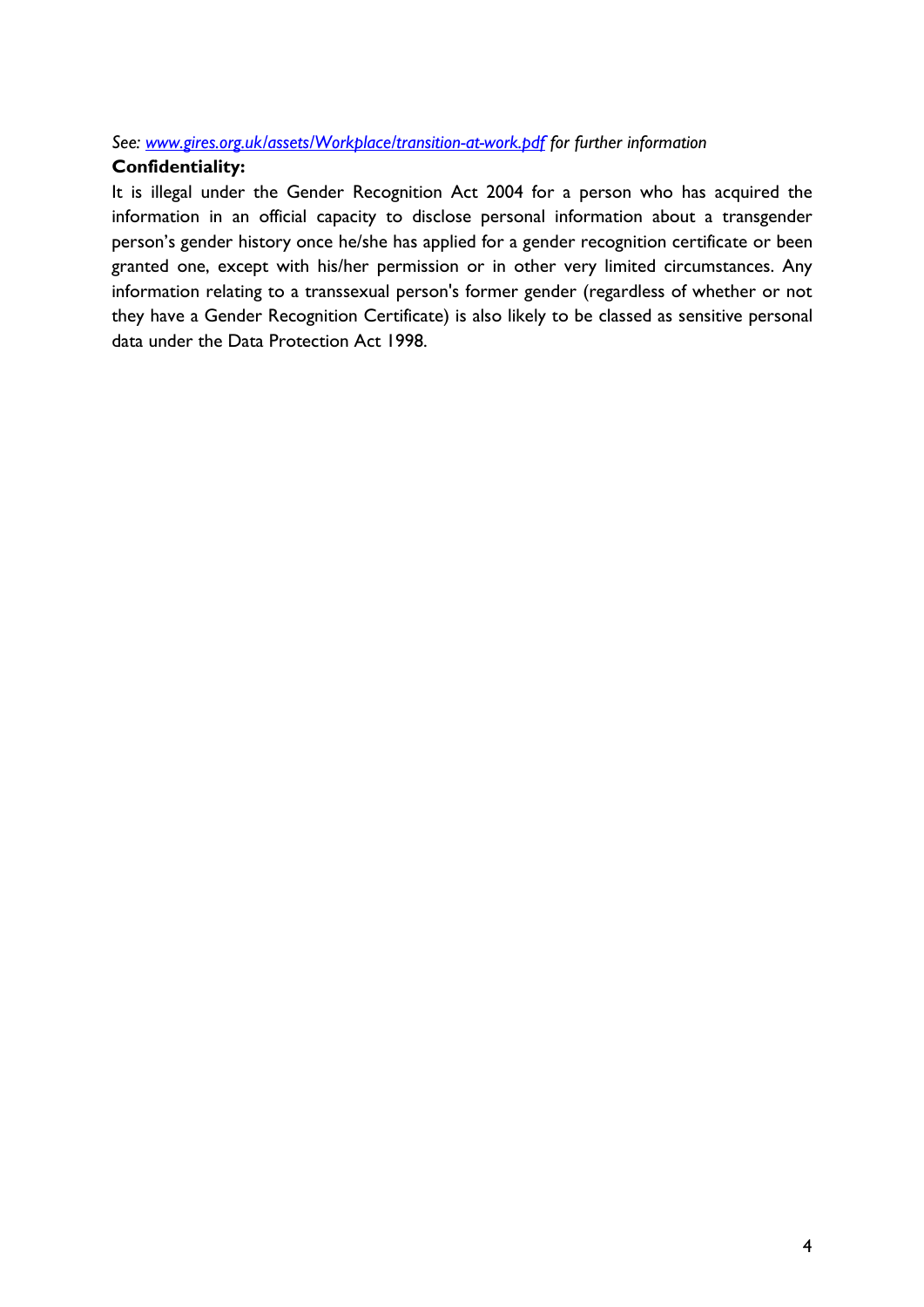## APPENDIX 1:

#### **Preferred terms:**

In the UK context, a **transsexual person** is someone whose gender identity does not match their physical body **and** who proposes to undergo, is already undergoing, or has undergone 'gender reassignment', that is a permanent change of gender role, which may or may not be facilitated by medical treatment such as hormones or surgery. This is not the same as a crossdresser or transvestite, nor is it the same as sexual orientation. Transsexual people, as well as those who transition part or full time from living as men to living as women, or vice versa, may prefer the description 'trans woman' or 'trans man'.

The term **transgender** originally referred to individuals who had chosen to live as the opposite gender without the aid of surgery or hormones. Currently, transgender is used as an umbrella term which includes all people who have gender identities, expressions, or behaviours not traditionally associated with their birth sex, which may be expressed intermittently or full time. This includes, individuals such as transsexuals and cross dressers, as well as other gender variant individuals, this may (but does not necessarily) include, maleto-female and female-to-male transsexuals, male and female cross dressers, drag kings and queens, and others with non-traditional gender expressions. Some people also regard themselves as non-gendered, i.e. people who identify as neither male nor female and may have medical treatments that neutralise their sex characteristics.

In this document the description 'transsexual person' is used in respect of those who transition their role permanently, because this is a protected characteristic and the law distinguishes between them, and those who fall under the wider transgender umbrella description. Gender identity disorder (GID) is the formal diagnosis used by psychologists and physicians to describe persons who experience significant gender dysphoria (discontent with their biological sex and/or the gender they were assigned at birth).

The role change is not a life-style choice. The change of role and medical treatments help to align the physical presentation with the innate gender identity thus alleviating the gender dysphoria. The changes are onerous and challenging, and are not undertaken lightly, nor in order to gain competitive advantage

## APPENDIX 2: RELATED LEGISLATION

#### **Equality Act 2010**

The law covers transgender people in different ways.

The small number of transsexual people who, by definition, have the 'protected characteristic' of 'gender reassignment', are specifically protected, by the Equality Act 2010, from discrimination, harassment and victimisation, in employment and in the provision of goods, facilities and services, from the time that they disclose their intention to change their role.

However, equality law does also protect individuals in the wider transgender community, if they are discriminated against or harassed on the grounds that they are 'perceived' to be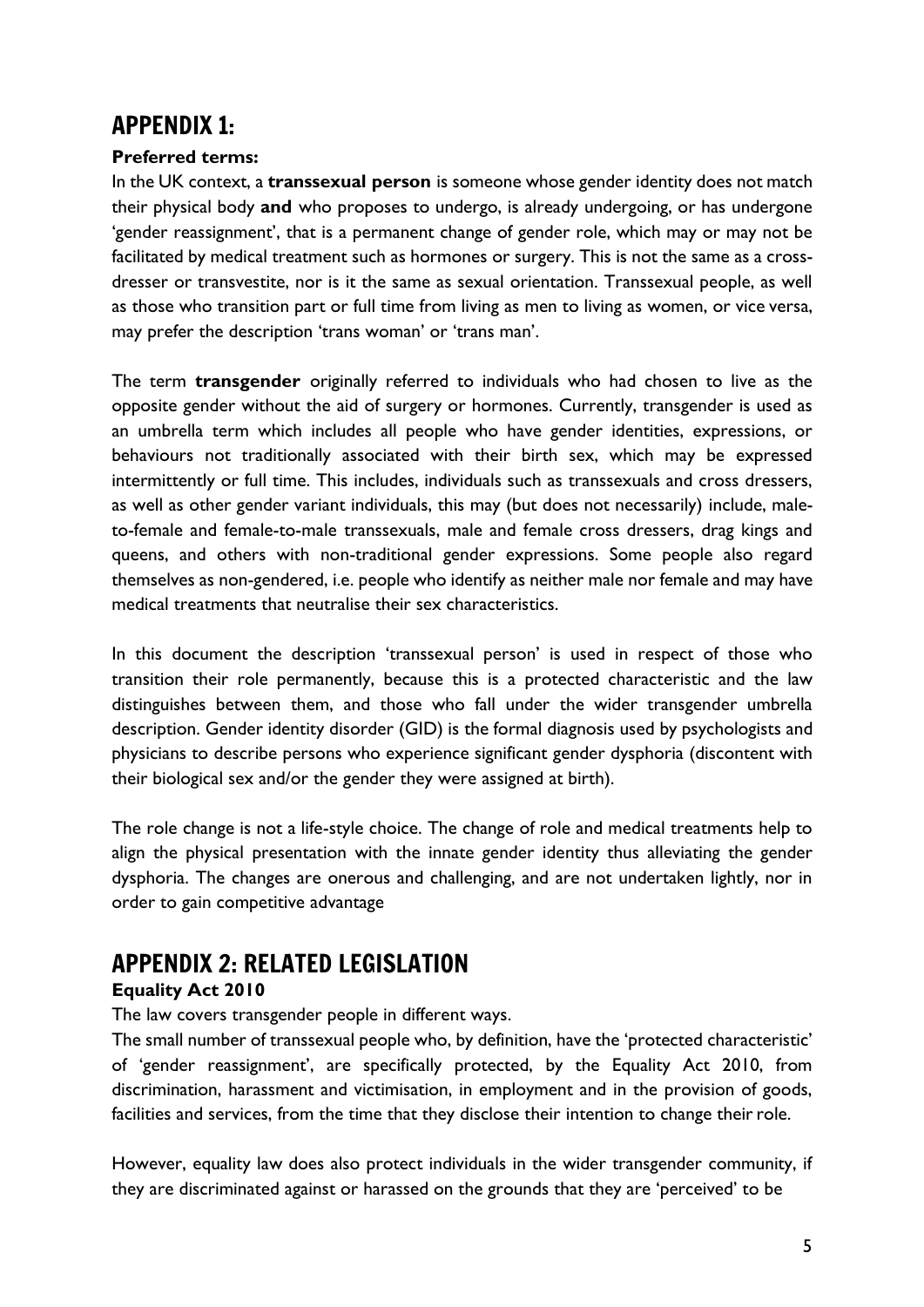transsexual, as well as those who are 'associated' with a transsexual person, such as partners, family members or carers.

The Act is, therefore, relevant to transgender employees, club members, volunteers and spectators who are, or who may be perceived to be transsexual and could, potentially, be subjected to transphobic behaviour.

#### Gender Recognition Act 2004

A minority of the people who have undergone permanent transition of their gender role, obtain a gender recognition certificate (GRC) in accordance with the Gender Recognition Act, 2004 (GRA). In order to obtain a GRC it is not necessary to have had genital or other surgeries. Those whose births were registered in the UK, automatically receive a new birth certificate. The GRA provides enhanced privacy protection with regard to sensitive information about their gender status, from the time of application to the Gender Recognition Panel (GRP). In these circumstances, breach of privacy by any club official could amount to a criminal offence. The GRC confers on transsexual people their post-transition gender status 'for all purposes'. It may be considered to be harassment, to ask if a person has a GRC, so it is advisable to extend the same level of protection and privacy to all those who have changed their gender role on a permanent basis.

The privacy of the wider group of transgender people, as well as transsexual people, is also protected under the Data Protection Act 1998, which means that any processing of their data should seek to avoid causing any damage or distress.

#### Human Rights Act 1998

The Human Rights Act 1998 is wide ranging in its protections. Article 8 particularly, protects the right of individuals to have their private lives respected, and to be treated with dignity. Article 14 ensures that this and the other rights and freedoms contained in the Act, are enjoyed without discrimination.

### APPENDIX 3 IOC Statement (November 2015) **1) Transgender Guidelines**

A. Since the 2003 Stockholm Consensus on Sex Reassignment in Sports, there has been a growing recognition of the importance of autonomy of gender identity in society, as reflected in the laws of many jurisdictions worldwide.

B. There are also, however, jurisdictions where autonomy of gender identity is not recognised in law at all.

C. It is necessary to ensure insofar as possible that trans athletes are not excluded from the opportunity to participate in sporting competition.

D. The overriding sporting objective is and remains the guarantee of fair competition. Restrictions on participation are appropriate to the extent that they are necessary and proportionate to the achievement of that objective.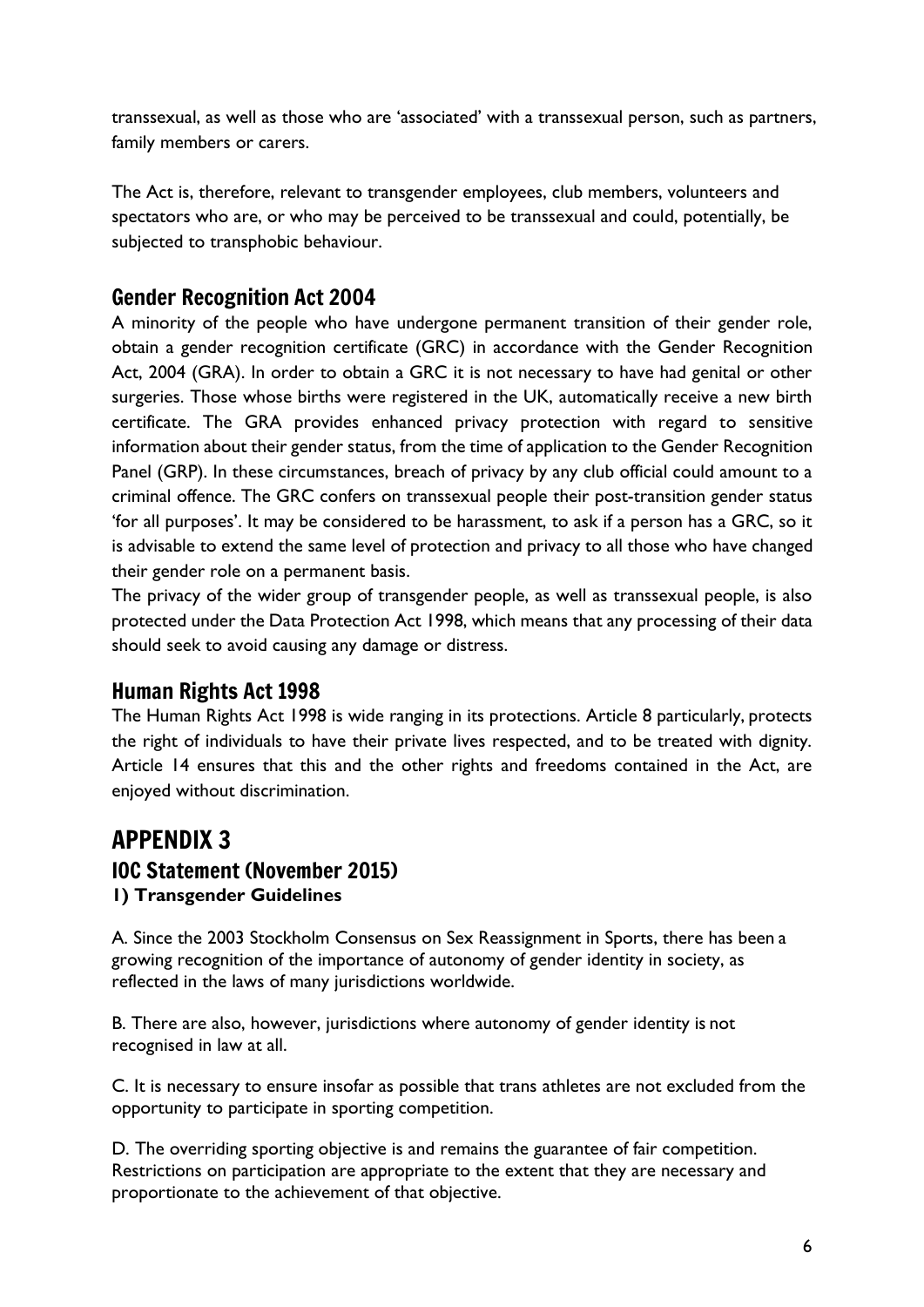E. To require surgical anatomical changes as a pre-condition to participation is not necessary to preserve fair competition and may be inconsistent with developing legislation and notions of human rights.

F. Nothing in these guidelines is intended to undermine in any way the requirement to comply with the World Anti-Doping Code and the WADA International Standards.

G. These guidelines are a living document and will be subject to review in light of any scientific or medical developments.

In this spirit, the IOC Consensus Meeting agreed the following guidelines to be taken into account by sports organisations when determining eligibility to compete in male and female competition:

1. Those who transition from female to male are eligible to compete in the male category without restriction.

2. Those who transition from male to female are eligible to compete in the female category under the following conditions:

2.1. The athlete has declared that her gender identity is female. The declaration cannot be changed, for sporting purposes, for a minimum of four years.

2.2. The athlete must demonstrate that her total testosterone level in serum has been below 10 nmol/L for at least 12 months prior to her first competition (with the requirement for any longer period to be based on a confidential case-by-case evaluation, considering whether or not 12 months is a sufficient length of time to minimize any advantage in women's competition).

2.3. The athlete's total testosterone level in serum must remain below 10 nmol/L throughout the period of desired eligibility to compete in the female category.

2.4. Compliance with these conditions may be monitored by testing. In the event of noncompliance, the athlete's eligibility for female competition will be suspended for 12 months.

#### **2) Hyperandrogenism in female athletes**

In response to the interim award dated 24 July 2015 in Chand v AFI and IAAF CAS 2014/A/3759, the IOC Consensus Meeting recommended:

- Rules should be in place for the protection of women in sport and the promotion of the principles of fair competition.
- The IAAF, with support from other International Federations, National Olympic Committees and other sports organisations, is encouraged to revert to CAS with arguments and evidence to support the reinstatement of its hyperandrogenism rules.
- To avoid discrimination, if not eligible for female competition the athlete should be eligible to compete in male competition.